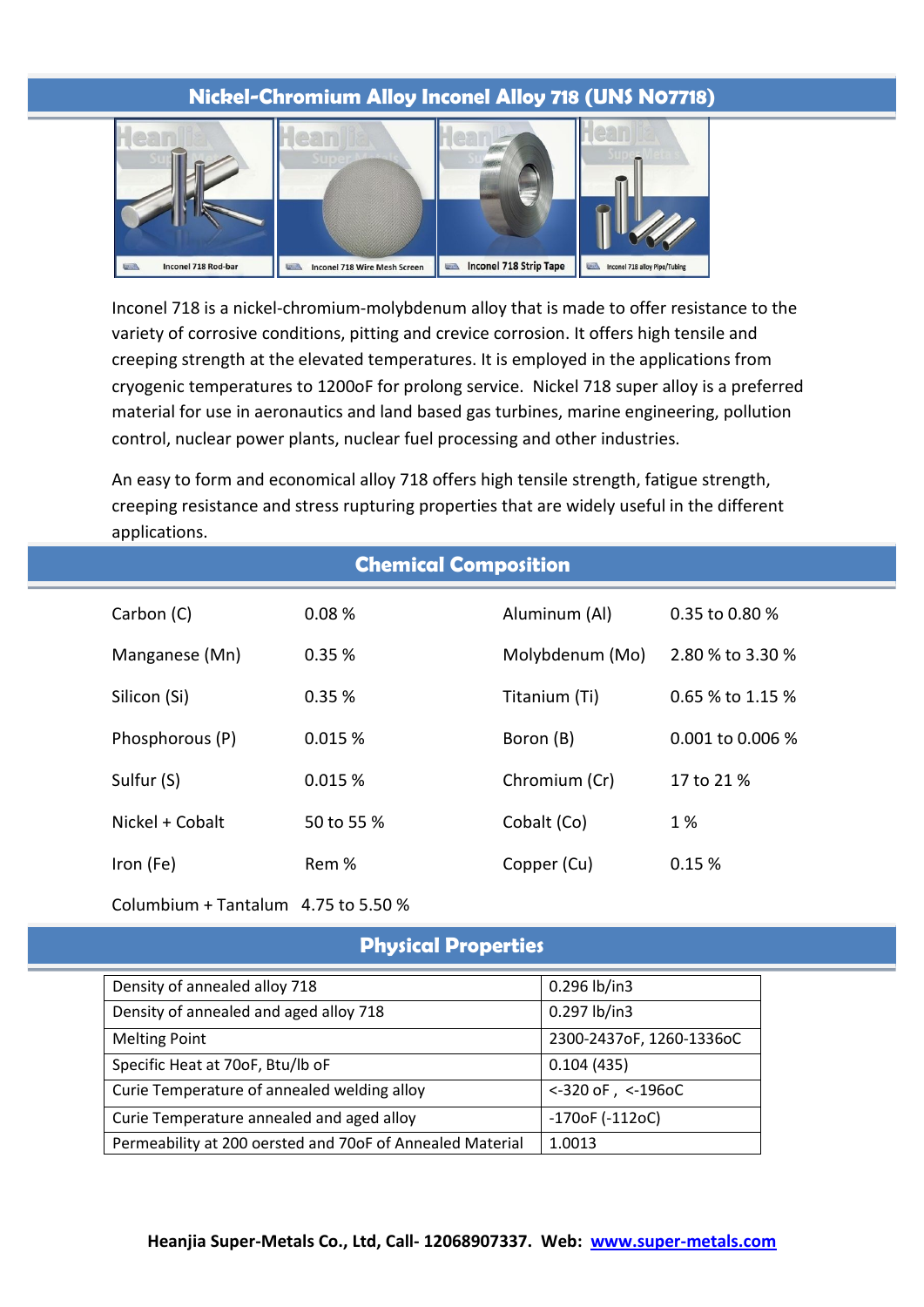# **Thermal Properties**

| Temp, oF | Thermal Conductivity, BTU.in/ft 2 .h.oF |             | Electrical Resistivity, A ohm circ | Mean Linear Expansion, |
|----------|-----------------------------------------|-------------|------------------------------------|------------------------|
|          | Ann. 1800°F/1 hr                        | Ann. + Aged | mil/ft, Ann. 1800oF/1 hr           | $in/in/OF \times 10-6$ |
| 70 oF    | 77                                      | 79          | 753                                |                        |
| 200 oF   | 86                                      | 87          | 762                                | 7.31                   |
| 400 oF   | 98                                      | 100         | 772                                | 7.53                   |
| 600 oF   | 111                                     | 112         | 775                                | 7.74                   |
| 800 oF   | 123                                     | 124         | 784                                | 7.97                   |
| 1000 oF  | 135                                     | 136         | 798                                | 8.09                   |
| 1200 oF  | 147                                     | 148         | 805                                | 8.39                   |

# **Dynamic Modulus of Elasticity**

| Temperature |        | x 10 (6) Psi      | MPa $x 10(3)$   |  |
|-------------|--------|-------------------|-----------------|--|
| οF          | оC     |                   |                 |  |
| 70 oF       | 21 oC  | 29.6 x 10 (6) psi | 208 x 10(3) MPa |  |
| 200 oF      | 93 oC  | 29.2 x 10 (6) psi | 205 x 10(3) MPa |  |
| 400 oF      | 204 oC | 28.8 x 10 (6) psi | 202 x 10(3) MPa |  |
| 600 oF      | 316 oC | 27.6 x 10 (6) psi | 194 x 10(3) MPa |  |
| 800 oF      | 427 oC | 26.5 x 10 (6) psi | 186 x 10(3) MPa |  |
| 1000 oF     | 538 oC | 25.5 x 10 (6) psi | 179 x 10(3) MPa |  |
| 1200 oF     | 649 oC | 24.5 x 10 (6) psi | 172 x 10(3) MPa |  |
| 1400 oF     | 760 oC | 23.1 x 10 (6) psi | 162 x 10(3) MPa |  |
| 1600 oF     | 871 oC | 18.1 x 10 (6) psi | 127 x 10(3) MPa |  |
| 1750 oF     | 954 oC | 11.1 x 10 (6) psi | 78 x 10(3) MPa  |  |

# **Average coefficient of thermal expansion**

| Temperature      |                | 10 $(-6)$ /oF | 10 $(-6)/0C$ |  |
|------------------|----------------|---------------|--------------|--|
| οF               | <sub>o</sub> c |               |              |  |
| 77oF to 200oF    | 93 oC          | 7.1           | 12.8         |  |
| 77 oF to 400 oF  | 204 oC         | 7.5           | 13.5         |  |
| 77 oF to 600 oF  | 316 oC         | 7.7           | 13.9         |  |
| 77 oF to 800 oF  | 427 oC         | 7.9           | 14.2         |  |
| 77 oF to 1000 oF | 538 oC         | 8             | 14.4         |  |
| 77 oF to 1200 oF | 649 oC         | 8.4           | 15.1         |  |
| 77 oF to 1400 oF | 760 oC         | 8.9           | 16           |  |

# **Mechanical Properties**

The mechanical features, modulus of elasticity and other features vary on the base of chemical composition and environments in which the alloy is subjected.

#### **High temperature tensile properties**

| 0.2% yield strength<br>Tensile strength<br>Temperature |       |         | Elongation |         |          |          |
|--------------------------------------------------------|-------|---------|------------|---------|----------|----------|
| оF                                                     | оC    | Ksi     | Mpa        | Ksi     | Mpa      | % 2 inch |
| 200 oF                                                 | 93 oC | 170 Ksi | 1172 Mpa   | 204 Ksi | 1407 Mpa | 21 %     |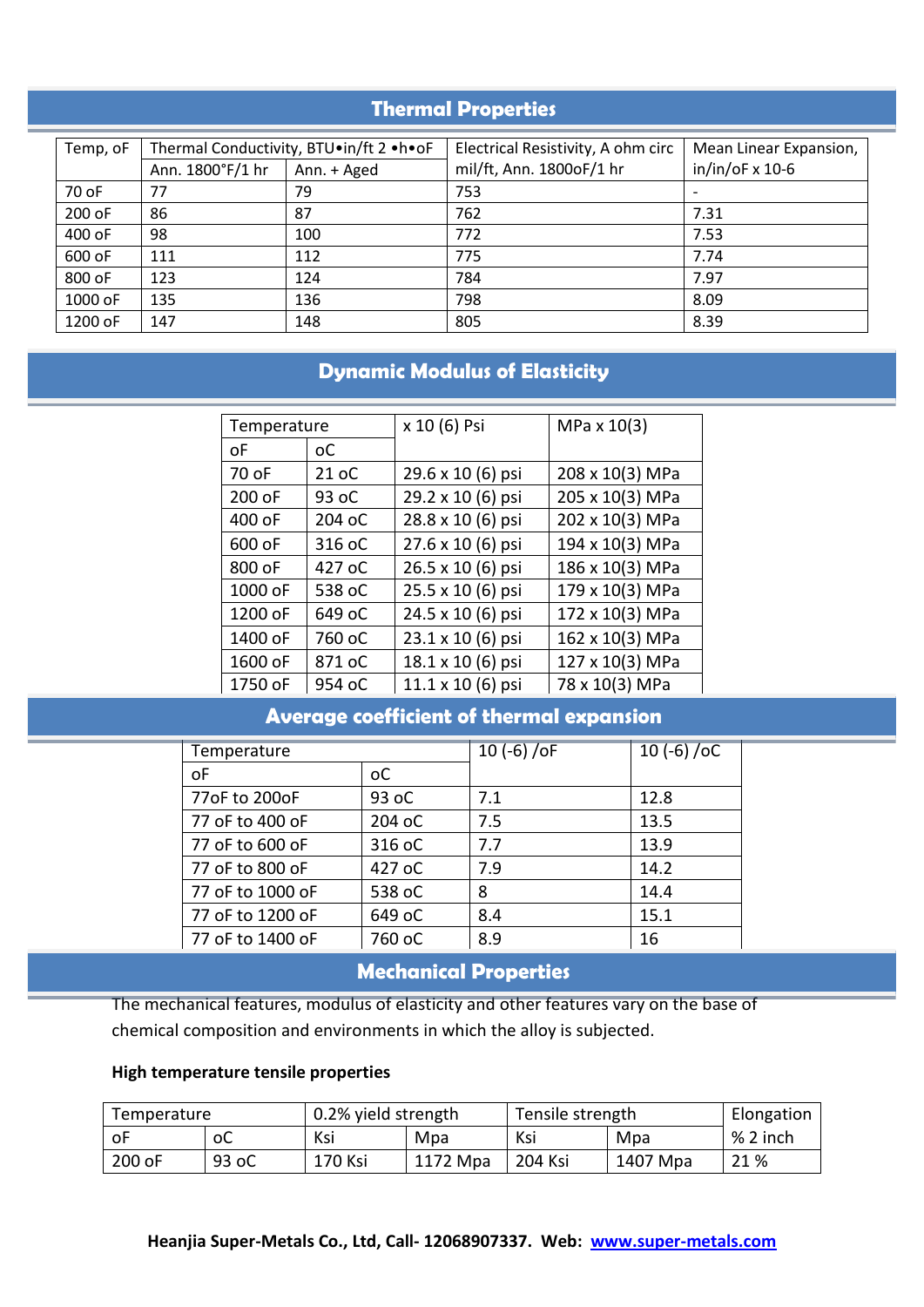| 400 oF  | 204 oC | 163 Ksi | 1124 Mpa | 198 Ksi | 1365 Mpa | 20 % |
|---------|--------|---------|----------|---------|----------|------|
| 600 oF  | 316 oC | 159 Ksi | 1096 Mpa | 195 Ksi | 1344 Mpa | 20 % |
| 800 oF  | 427 oC | 156 Ksi | 1076 Mpa | 191 Ksi | 1317 Mpa | 19 % |
| 1000 oF | 538 oC | 155 Ksi | 1069 Mpa | 185 Ksi | 1276 Mpa | 18 % |
| 1200 oF | 649 oC | 149 Ksi | 1027 Mpa | 168 Ksi | 1158 Mpa | 19 % |
| 1400 oF | 760 oC | 110 Ksi | 758 Mpa  | 110 Ksi | 758 Mpa  | 27 % |

Stress Rupture strength after heat processing at 1800oF for 60 minutes, air cooling up to 1325oF for 8 hours, cooling rate 100oF per hour to 1150oF, hold for 8 hours, air quenching.

| Temperature |        | <b>Stress for Rupture</b> |         |         |            |        |         |         |          |
|-------------|--------|---------------------------|---------|---------|------------|--------|---------|---------|----------|
| oF          | оC     | 100 hours                 |         |         | 1000 hours |        |         |         |          |
|             |        | <b>Notch</b><br>Smooth    |         |         | Smooth     |        | Notch   |         |          |
|             |        | Ksi                       | Mpa     | Ksi     | Mpa        | Ksi    | Mpa     | Ksi     | Mpa      |
| 1100 oF     | 593 oC | 170 Ksi                   | 1172    | 220 Ksi | 1517 Mpa   | 130    | 896 Mpa | 205 Ksi | 1416 Mpa |
|             |        |                           | Mpa     |         |            | Ksi    |         |         |          |
| 1200 oF     | 649 oC | 110 Ksi                   | 758 Mpa | 195 Ksi | 1344 Mpa   | 85 Ksi | 586 Mpa | 170 Ksi | 1172 Mpa |
| 1300 oF     | 704 oC | 75 Ksi                    | 517 Mpa | 130 Ksi | 896 Mpa    | 55 Ksi | 379 Mpa | 80 Ksi  | 552 Mpa  |
| 1400 oF     | 760 oC | 44 Ksi                    | 303 Mpa | 63 Ksi  | 434 Mpa    | 25 Ksi | 172 Mpa | 35 Ksi  | 241 Mpa  |

### **Tensile Characteristics of Inconel 718**

Different proprietary heat processes are used for Inconel alloy 718 on the base of needed features. The heating methods are often extended to meet the demand of clients.

The following table describes the mechanical features of In 718

| Condition                                | Diameter,<br>in.(mm)           | <b>Tensile</b><br>Strength,<br>ksi (Kg/cm | Yield Strength,<br>ksi (Kg/cm2) |               | Elongation<br>in 2 in.<br>$(50.8 \text{ mm})$ | Reducti<br>on of<br>Area, % | Impact<br>Strength,<br>ft•lb ( $Kg$ •m) |
|------------------------------------------|--------------------------------|-------------------------------------------|---------------------------------|---------------|-----------------------------------------------|-----------------------------|-----------------------------------------|
|                                          |                                | $2)$ min.                                 | Min.                            | Max.          | or4D%<br>minimum                              | Min.                        | min. average                            |
| Cold worked, solution<br>annealed & aged | $0.5(12.7)$ to<br>$3(76.2)$ ,  | 150<br>(10, 545)                          | 120<br>(8436)                   | 140<br>(9842) | 20                                            | 25                          | 40 (5.55)                               |
| Hot worked solution<br>annealed & aged   | $0.5(12.7)$ to<br>$8(203.2)$ , | 150<br>(10, 545)                          | 120<br>(8436)                   | 140<br>(9842) | 20                                            | 25                          | 40 (5.55)                               |
| Hot worked solution<br>annealed & aged   | 8 (203.2) to<br>10 (254)       | 150<br>(10, 545)                          | 120<br>(8436)                   | 140<br>(9842) | 20                                            | 25                          | 40 (5.55)                               |

#### **Room temperature tensile properties of Inconel 718 bar**

| <b>Heat Treatment</b> | Tensile Strength, ksi | Yield Strength, ksi | Elongation, % | Reduction of Area % |
|-----------------------|-----------------------|---------------------|---------------|---------------------|
| As-Rolled             | 140.0 ksi             | 85.7 ksi            | 46 %          | 58%                 |
| $1750^{\circ}$ F/1 hr | 140.0 ksi             | 83.0 ksi            | 45 %          | 49 %                |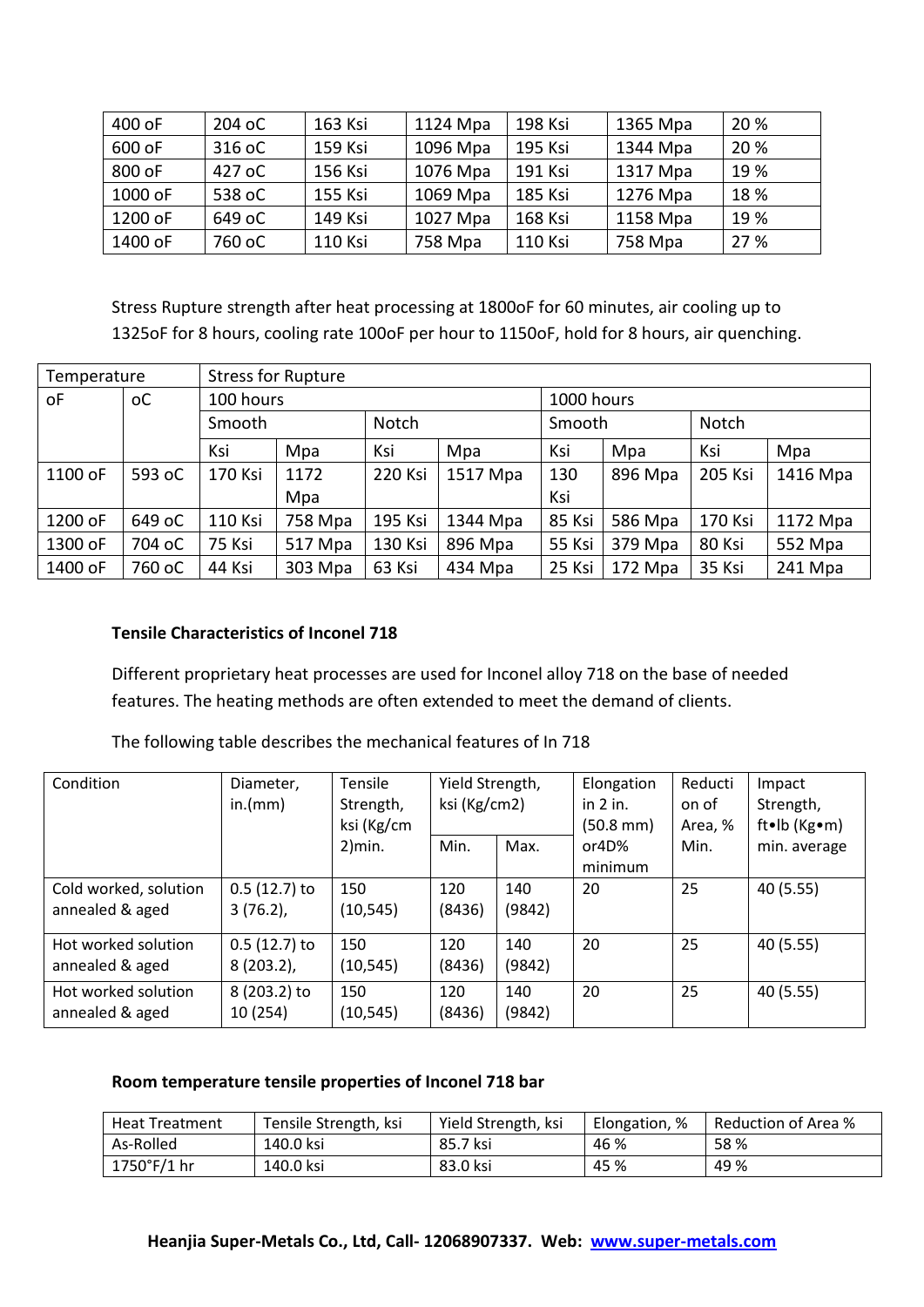| 1950°F/1 hr                   | 117.5 ksi | 48.5 ksi        | 58%  | 64 % |
|-------------------------------|-----------|-----------------|------|------|
| $1750^{\circ}$ F/1 hr,<br>Age | 208.0 ksi | 180.0 ksi       | 21%  | 39 % |
| 1950°F/1 hr,<br>Age           | 194.0 ksi | 157.<br>'.0 ksi | 23 % | 34 % |

#### **Elevated and low temperature features**

| Temperature, oF | Tensile strength, ksi | Yield strength, ksi | Elongation % |
|-----------------|-----------------------|---------------------|--------------|
| 600 oF          | 183.5 ksi             | 163.0 ksi           | 16 %         |
| $1000$ oF       | 173.0 ksi             | 156.0 ksi           | 16 %         |
| 1200 oF         | 160.0 ksi             | 148.0 ksi           | 15 %         |
| 1300 oF         | 146.0 ksi             | 140.0 ksi           | 8%           |

### **Corrosion Resistance**

Inconel 718 alloy provides excellent resistance to corrosion in the diverse environments. It offers similar resistance to that of nickel-chromium alloy. Due to presence of nickel it offers significant resistance to the organic and inorganic compounds. Alloy 718 gives excellent resistance to acidity and alkaline media and chloride ion stress corrosion cracking. Due to presence of chromium it is capable to adhere in oxidizing conditions and sulfur compounds. Molybdenum element gives resistance to pitting corrosion in the various conditions.

### **Fabrication**

Inconel 718 alloy can be readily machined however the strength and work toughening features should be considered while choosing and using the precise apparatus alloys and design, processing speed and quenchers. When machining in the age toughened form, the strip offers the enhanced finish, chip performance on the chip breaker tools are enhanced. If annealed alloy is used, it provides more convenient machining and extended tool life.

#### **Hot Forging**

The hot forging is done in 1650oF to 2050oF temperature. In the end process of alloy 718, it is processed evenly in the gradually reducing temperature, finishing with low reduction at 1650oF to 1750oF. This temperature range is essential to ensure the high ductility in the stress rupture operations when alloy is annealed and aged. While heating for hot processing, Inconel 718 alloy is recommended to bring at the temperature permitted to absorb the short time to ensure the symmetry. To inhibit the duplex grain configuration Inconel 718 must be provided with the even reductions. The symmetric reductions of minimum 20% are implemented for open die processing and minimum 10% for closed die processing. The components should be air cooled from hot processing point than water cooling.

Precautions are important to inhibit the overheating of alloy through heat formation while processing. Inconel 718 alloy should be reheated when any section is quenched lower to